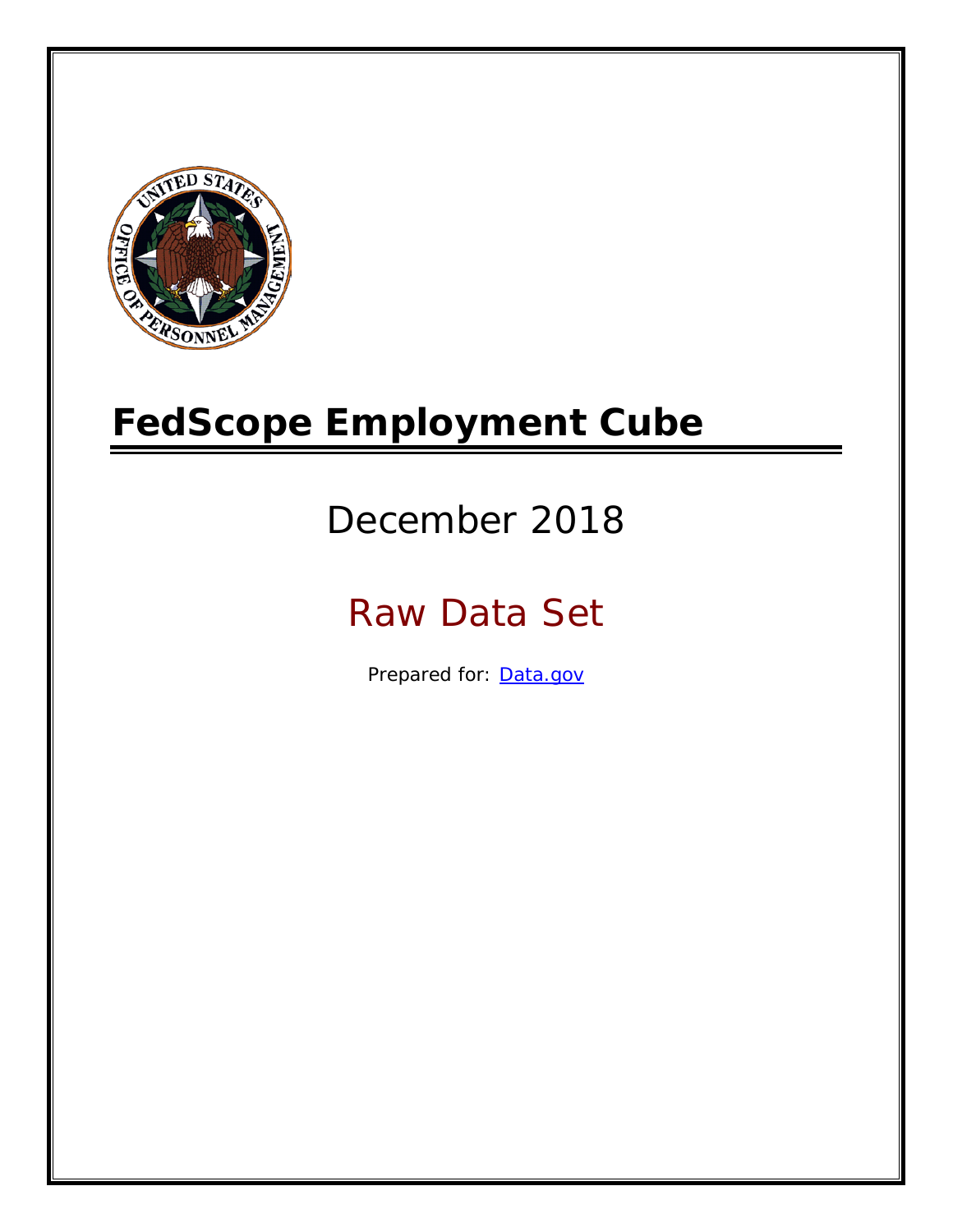

# **Table of Contents**

| 1              | <b>OVERVIEW</b>                                | 3              |
|----------------|------------------------------------------------|----------------|
| 1.1            | Purpose                                        | 3              |
| 1.2            | <b>Scope</b>                                   | 3              |
| $\overline{2}$ | <b>RAW DATA SET FILE</b>                       | 3              |
|                | 2.1 FACTDATA                                   | 3              |
| 3              | <b>DIMENSION TRANSLATIONS FILES</b>            | 5              |
| 3.1            | Agency                                         | 5              |
| 3.2            | Location                                       | 6              |
| 3.3            | Age                                            | 6              |
| 3.4            | <b>Education Level</b>                         | $\overline{7}$ |
| 3.5            | <b>General Schedule &amp; Equivalent Grade</b> | 8              |
| 3.6            | <b>Length of Service</b>                       | 8              |
| 3.7            | Occupation                                     | 9              |
| 3.8            | <b>Occupation Category</b>                     | 9              |
| 3.9            | Pay Plan & Grade                               | 10             |
|                | 3.10 Salary Level                              | 10             |
|                | 3.11 STEM Occupations                          | 11             |
|                | 3.12 Supervisory Status                        | 11             |
|                | 3.13 Type of Appointment                       | 12             |
|                | 3.14 Work Schedule                             | 12             |
| 3.15           | <b>Work Status</b>                             | 13             |
|                | 3.16 Date                                      | 13             |
|                | 3.17 Employment                                | 14             |
|                | 3.18 Average Salary                            | 14             |
|                | 3.19 Average Length of Service                 | 14             |
| $\overline{4}$ | <b>DATA DEFINITIONS</b>                        | 15             |
| 4.1            | Agency                                         | 15             |
| 4.2            | Location                                       | 15             |
| 4.3            | Age                                            | 15             |
| 4.4            | <b>Education Level</b>                         | 15             |
| 4.5            | <b>General Schedule &amp; Equivalent Grade</b> | 15             |
| 4.6            | <b>Length of Service</b>                       | 15             |
| 4.7            | Occupation                                     | 15             |
| 4.8            | <b>Occupation Category</b>                     | 15             |
| 4.9            | Pay Plan & Grade                               | 16             |
| 4.10           | <b>Salary Level</b>                            | 16             |
| 4.11           | <b>STEM Occupations</b>                        | 16             |
| 4.12           | <b>Supervisory Status</b>                      | 16             |
| 4.13           | <b>Type of Appointment</b>                     | 16             |
| 4.14           | <b>Work Schedule</b>                           | 16             |

**Source**: FedScope [\(https://www.fedscope.opm.gov/\)](https://www.fedscope.opm.gov/) 1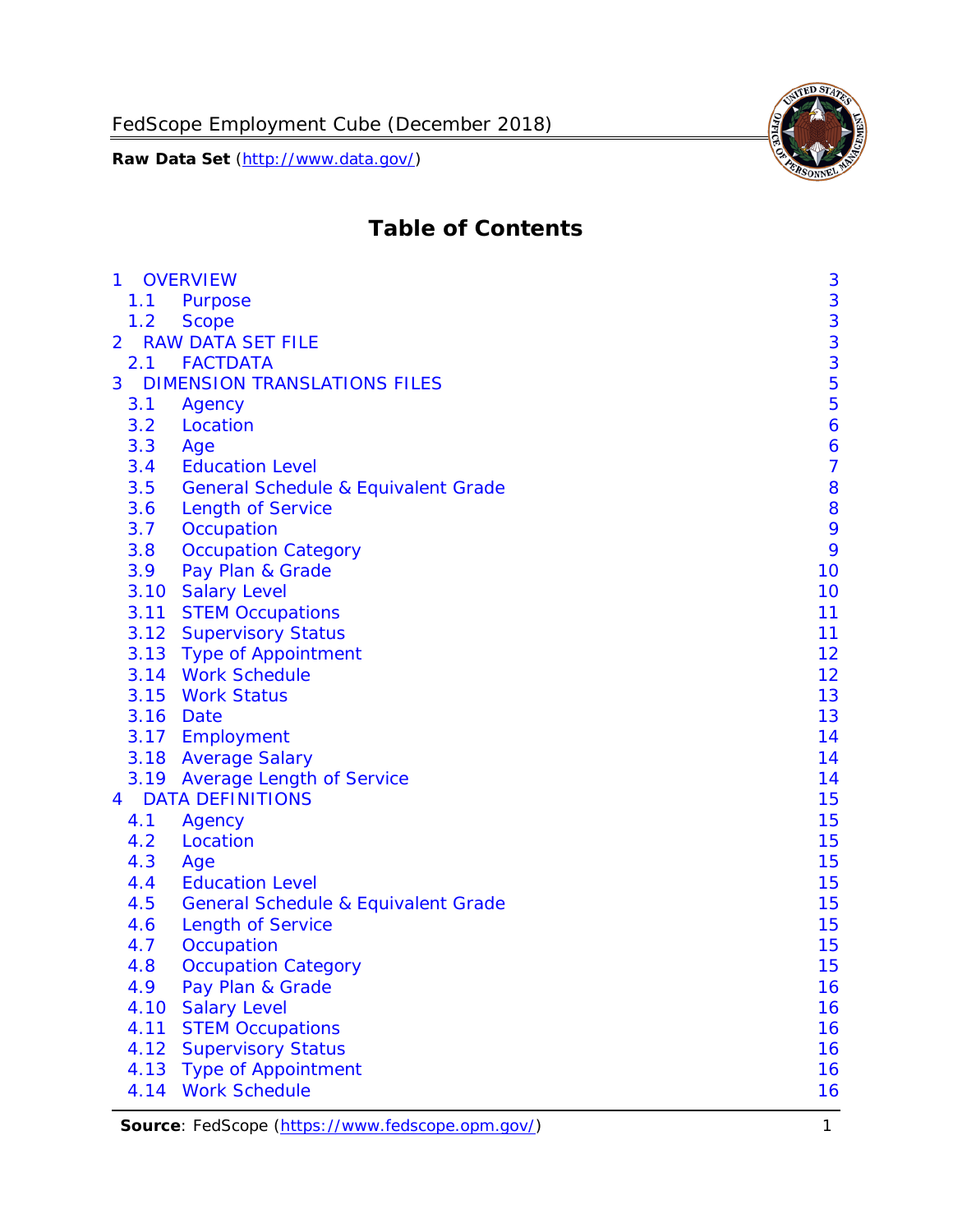FedScope Employment Cube (December 2018)

**Raw Data Set** (http://www.data.gov/)

|               | 4.15 Work Status                                    | 16. |
|---------------|-----------------------------------------------------|-----|
|               | 4.16 Date                                           | 16  |
|               | 4.17 Employment                                     | 17  |
|               | 4.18 Average Salary                                 | 17  |
|               | 4.19 Average Length of Service                      | 17  |
|               | 5 APPENDIX                                          | 18  |
| 5.1           | SAS Program to Read Raw Data Sets for Data Analysis | 18  |
| $5.2^{\circ}$ | <b>FedScope General Public Web Site</b>             | 18  |
|               |                                                     |     |

## **Listing of Tables**

| Table 2.1: FACTDATA. TXT Record Layout  | 4  |
|-----------------------------------------|----|
| Table 3.1: DTagy.txt Record Layout      | 5  |
| Table 3.2: DTloc.txt Record Layout      | 6  |
| Table 3.3: DTagelvl.txt Record Layout   | 6  |
| Table 3.4: DTedlvl.txt Record Layout    | 7  |
| Table 3.5: DTgsegrd.txt Record Layout   | 8  |
| Table 3.6: DTIoslyl.txt Record Layout   | 8  |
| Table 3.7: DTocc.txt Record Layout      | 9  |
| Table 3.8: DTpatco.txt Record Layout    | 9  |
| Table 3.9: DTppgrd.txt Record Layout    | 10 |
| Table 3.10: DTsallvl.txt Record Layout  | 10 |
| Table 3.11: DTstemocc.txt Record Layout | 11 |
| Table 3.12: DTsuper.txt Record Layout   | 11 |
| Table 3.13: DTtoa.txt Record Layout     | 12 |
| Table 3.14: DTwrksch.txt Record Layout  | 12 |
| Table 3.15: DTwkstat.txt Record Layout  | 13 |
| Table 3.16: DTdate.txt Record Layout    | 13 |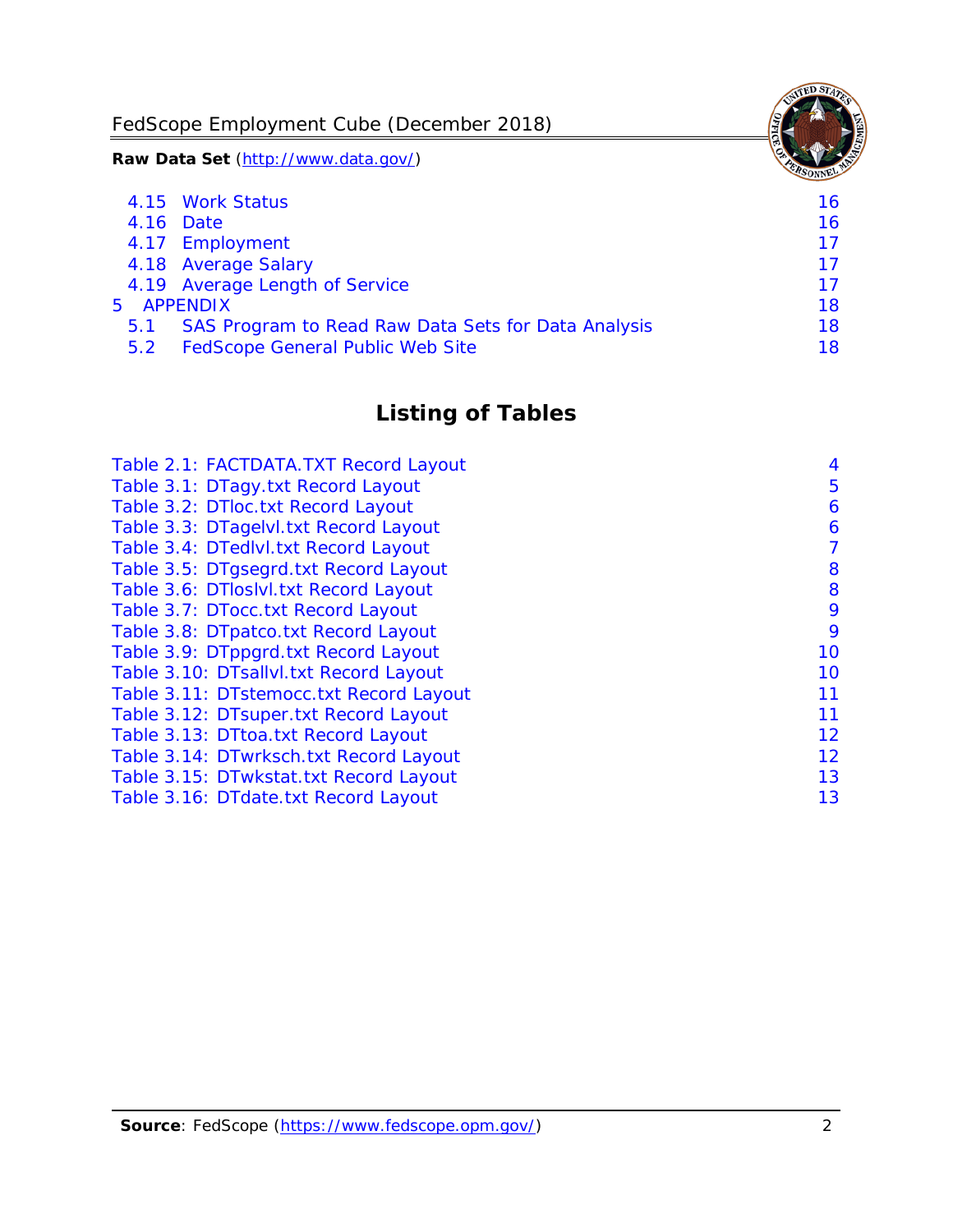

## <span id="page-3-0"></span>**1 OVERVIEW**

#### <span id="page-3-1"></span>*1.1 Purpose*

The purpose of this raw data set is to increase public access to high value, machine readable datasets generated by the U.S. Office of Personnel Management. The FedScope Employment Cube data sets are available via [Data.gov.](http://www.data.gov/)

#### <span id="page-3-2"></span>*1.2 Scope*

The scope of this raw data set includes data elements used in the creation of the FedScope Employment Cube [\(https://www.fedscope.opm.gov/\)](https://www.fedscope.opm.gov/). **NOTE**: Starting in FY 2010, the OPM Statistical Data Mart (SDM) is the source for all FedScope data. The SDM is processed data from the Enterprise Human Resources Integration (EHRI) data warehouse. Data is processed on a quarterly basis (i.e. March, June, September and December).

## <span id="page-3-3"></span>**2 RAW DATA SET FILE**

#### <span id="page-3-4"></span>*2.1 FACTDATA*

This "**delimited**" (comma separated value (**CSV**)) raw data set provides employee population data as of December 2018. Each column value is separated by a "**comma**" from the next column's value and each row starts a new record. Each record contains 20 data elements. The record layout for FACTDATA.TXT is depicted in [Table 2.1](#page-4-0) below: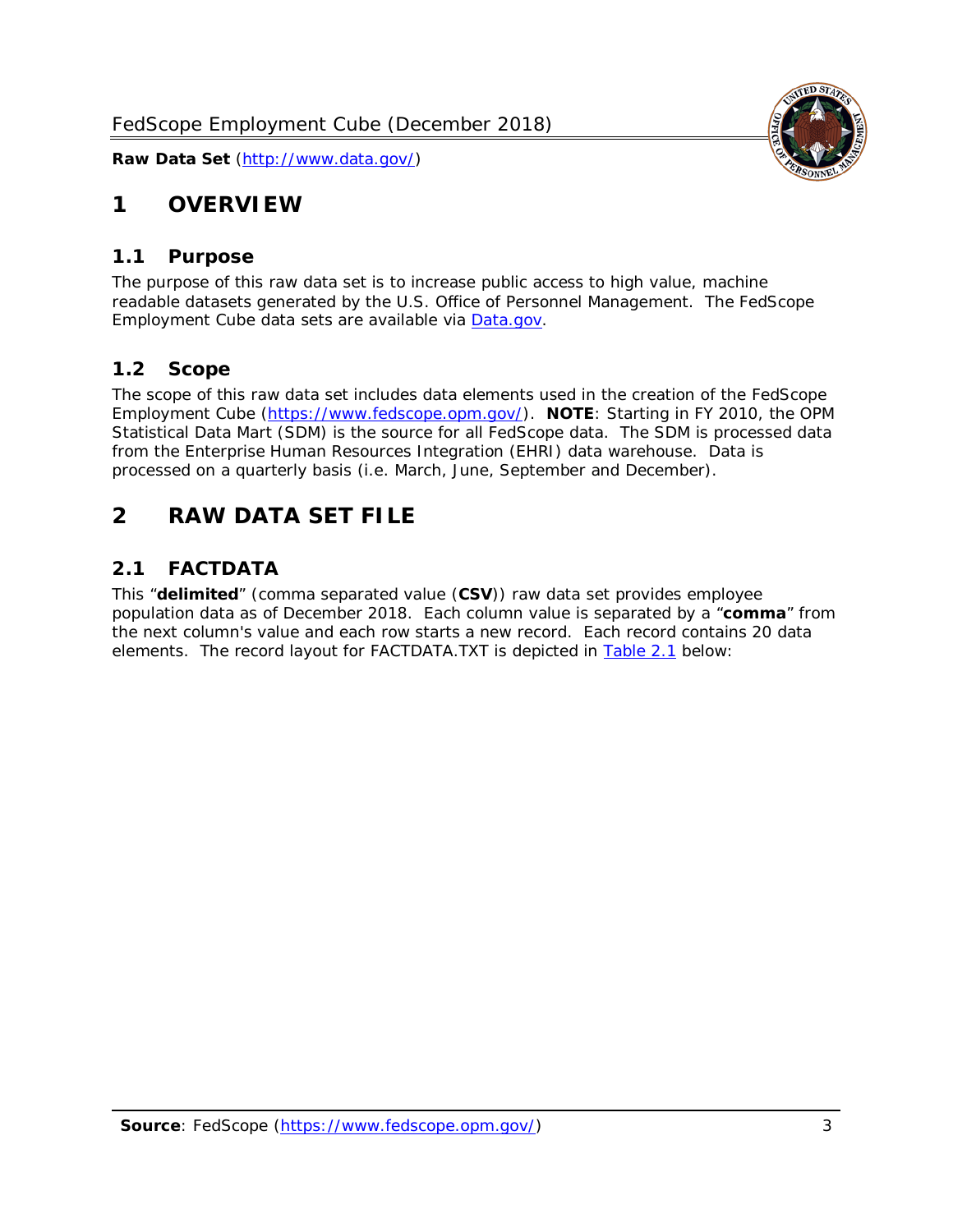

<span id="page-4-0"></span>

| <b>Data</b><br><b>Column</b> | <b>DATA ELEMENT NAME</b>            | <b>CSV</b><br><b>Column</b><br><b>Name</b> | <b>CSV</b><br><b>Column</b><br><b>Format</b> |
|------------------------------|-------------------------------------|--------------------------------------------|----------------------------------------------|
| 1                            | Agency                              | <b>AGYSUB</b>                              | <b>TEXT</b>                                  |
| 2                            | Location                            | <b>LOC</b>                                 | <b>TEXT</b>                                  |
| 3                            | Age                                 | <b>AGELVL</b>                              | TEXT                                         |
| 4                            | <b>Education Level</b>              | <b>EDLVL</b>                               | <b>TEXT</b>                                  |
| 5                            | General Schedule & Equivalent Grade | <b>GSEGRD</b>                              | <b>TEXT</b>                                  |
| 6                            | Length of Service                   | <b>LOSLVL</b>                              | <b>TEXT</b>                                  |
| $\overline{7}$               | Occupation                          | <b>OCC</b>                                 | <b>TEXT</b>                                  |
| 8                            | <b>Occupation Category</b>          | <b>PATCO</b>                               | <b>TEXT</b>                                  |
| 9                            | Pay Plan & Grade                    | <b>PPGRD</b>                               | <b>TEXT</b>                                  |
| 10                           | Salary Level                        | <b>SALLVL</b>                              | <b>TEXT</b>                                  |
| 11                           | <b>STEM Occupations</b>             | <b>STEMOCC</b>                             | <b>TEXT</b>                                  |
| 12                           | <b>Supervisory Status</b>           | <b>SUPERVIS</b>                            | <b>TEXT</b>                                  |
| 13                           | Type of Appointment                 | <b>TOA</b>                                 | <b>TEXT</b>                                  |
| 14                           | Work Schedule                       | <b>WORKSCH</b>                             | <b>TEXT</b>                                  |
| 15                           | <b>Work Status</b>                  | <b>WORKSTAT</b>                            | <b>TEXT</b>                                  |
| 16                           | Date (e.g. 201812)                  | <b>DATECODE</b>                            | <b>TEXT</b>                                  |
| 17                           | Employment                          | <b>EMPLOYMENT</b>                          | <b>NUMERIC</b>                               |
| 18                           | Average Salary                      | <b>SALARY</b>                              | <b>NUMERIC</b>                               |
| 19                           | Average Length of Service           | LOS                                        | <b>NUMERIC</b>                               |
|                              | <b>Total Records: 2,097,881</b>     |                                            |                                              |

#### **Table 2.1: FACTDATA.TXT Record Layout**

**NOTE**: If importing this table (data set) into Excel, change the "column data format" for columns 1-17 from "General" to "Text". Columns 18-20 can be imported as "General" data format. In Excel, the "General" data format converts numeric values to numbers. Columns 1-17 are TEXT fields; Columns 18-20 are NUMERIC fields.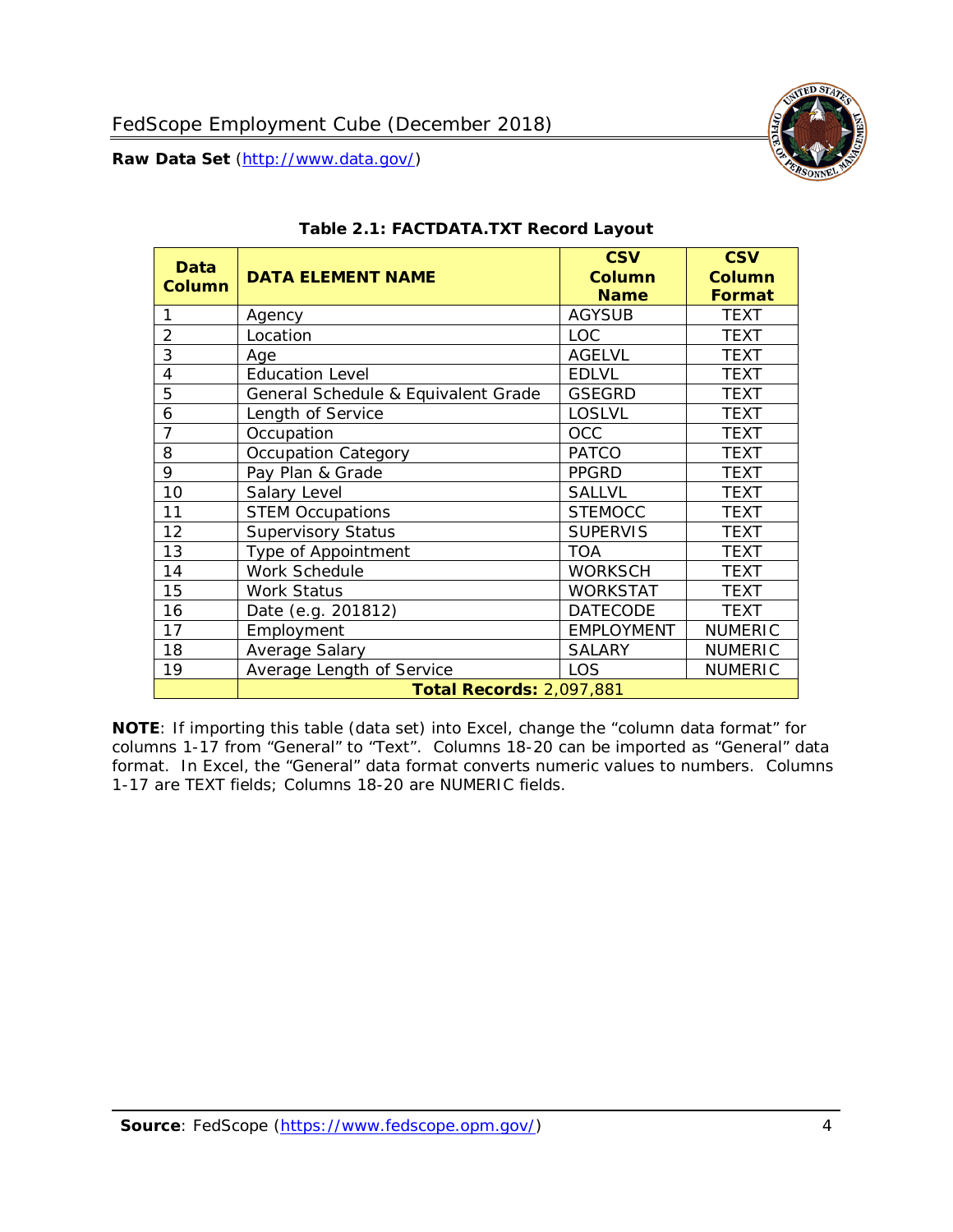

## <span id="page-5-0"></span>**3 DIMENSION TRANSLATIONS FILES**

#### <span id="page-5-1"></span>*3.1 Agency*

This "**delimited**" (comma separated value (**CSV**)) data file provides translations for the agency data element contained in the employee population data file (FACTDATA.TXT). See [Table 2.1.](#page-4-0) Each column value is separated by a "**comma**" from the next column's value and each row starts a new record. Each record contains 6 data elements. The record layout for DTagy.txt is depicted in **[Table 3.1](#page-5-2)** below:

<span id="page-5-2"></span>

| Data<br>Column            | <b>DATA ELEMENT NAME</b>       | <b>CSV</b><br>Column<br><b>Name</b> | <b>CSV</b><br><b>Column</b><br><b>Format</b> |
|---------------------------|--------------------------------|-------------------------------------|----------------------------------------------|
|                           | Agency Type                    | <b>AGYTYP</b>                       | <b>TEXT</b>                                  |
|                           | <b>Agency Type Translation</b> | <b>AGYTYPT</b>                      | <b>TEXT</b>                                  |
| 3                         | Agency                         | AGY                                 | <b>TEXT</b>                                  |
|                           | <b>Agency Translation</b>      | <b>AGYT</b>                         | <b>TEXT</b>                                  |
| 5                         | Agency Sub element             | <b>AGYSUB</b>                       | <b>TEXT</b>                                  |
| 6                         | Agency Sub element Translation | <b>AGYSUBT</b>                      | <b>TEXT</b>                                  |
| <b>Total Records: 530</b> |                                |                                     |                                              |

#### **Table 3.1: DTagy.txt Record Layout**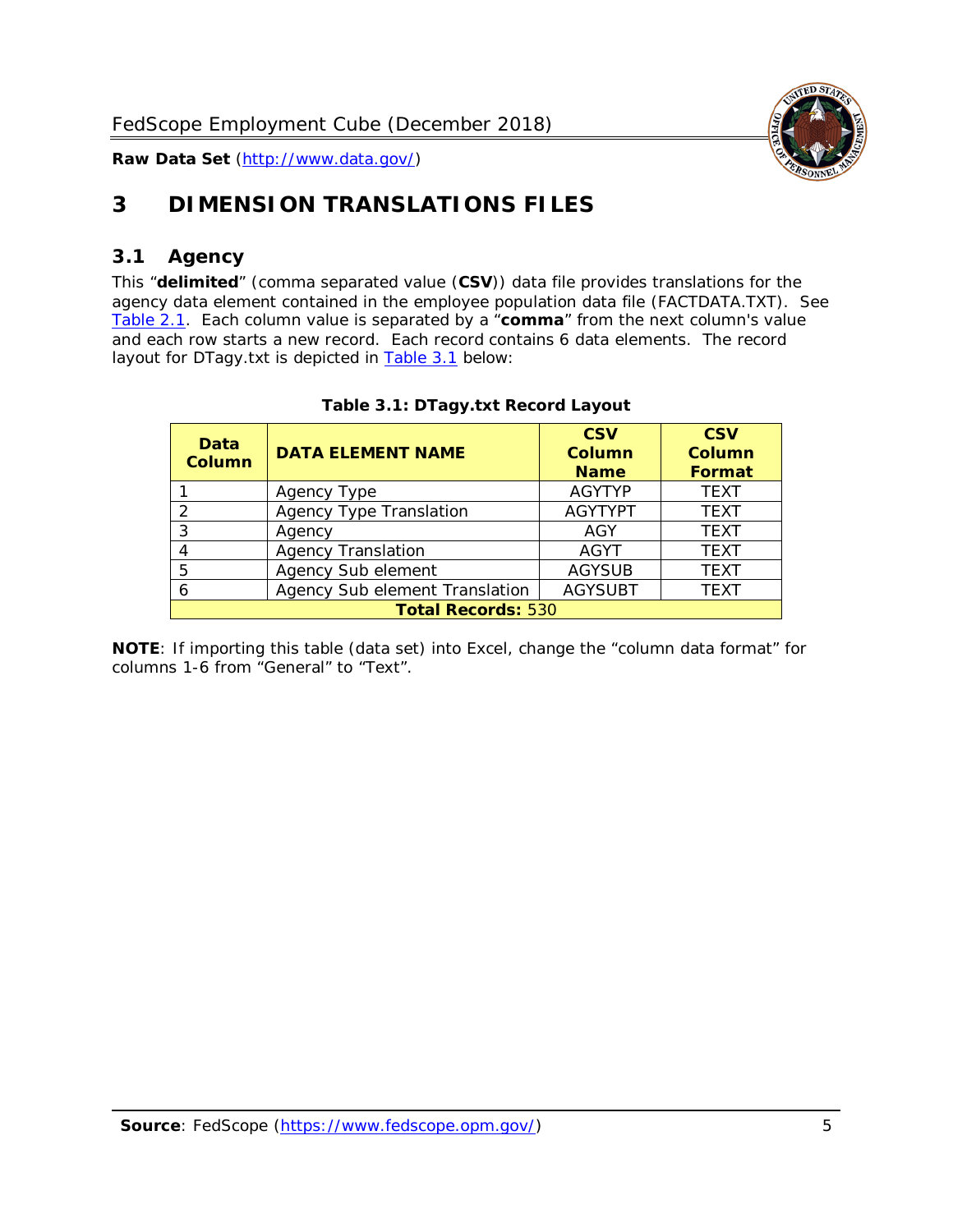

#### <span id="page-6-0"></span>*3.2 Location*

This "**delimited**" (comma separated value (**CSV**)) data file provides translations for the location data element contained in the employee population data file (FACTDATA.TXT). See [Table 2.1.](#page-4-0) Each column value is separated by a "**comma**" from the next column's value and each row starts a new record. Each record contains 4 data elements. The record layout for DTloc.txt is depicted in [Table 3.2](#page-6-2) below:

<span id="page-6-2"></span>

| Data<br><b>Column</b>     | <b>DATA ELEMENT NAME</b>         | <b>CSV</b><br><b>Column</b><br><b>Name</b> | <b>CSV</b><br><b>Column</b><br><b>Format</b> |
|---------------------------|----------------------------------|--------------------------------------------|----------------------------------------------|
|                           | Location Type                    | <b>LOCTYP</b>                              | <b>TFXT</b>                                  |
|                           | Location Type Translation        | <b>LOCTYPT</b>                             | <b>TEXT</b>                                  |
|                           | State/Country                    | <b>LOC</b>                                 | <b>TFXT</b>                                  |
|                           | <b>State/Country Translation</b> | <b>LOCT</b>                                | <b>TFXT</b>                                  |
| <b>Total Records: 227</b> |                                  |                                            |                                              |

**Table 3.2: DTloc.txt Record Layout**

**NOTE**: If importing this table (data set) into Excel, change the "column data format" for columns 1-4 from "General" to "Text".

#### <span id="page-6-1"></span>*3.3 Age*

This "**delimited**" (comma separated value (**CSV**)) data file provides translations for the age data element contained in the employee population data file (FACTDATA.TXT). See Table [2.1.](#page-4-0) Each column value is separated by a "**comma**" from the next column's value and each row starts a new record. Each record contains 2 data elements. The record layout for DTagelvl.txt is depicted in [Table 3.3](#page-6-3) below:

<span id="page-6-3"></span>

| <b>Data</b><br>Column    | <b>DATA ELEMENT NAME</b> | <b>CSV</b><br>Column<br><b>Name</b> | <b>CSV</b><br>Column<br>Format |
|--------------------------|--------------------------|-------------------------------------|--------------------------------|
|                          | Aae                      | AGELVL                              | TFXT                           |
|                          | Age Translation          | AGFI VI T                           | TF XT                          |
| <b>Total Records: 12</b> |                          |                                     |                                |

| Table 3.3: DTagelvl.txt Record Layout |  |
|---------------------------------------|--|
|---------------------------------------|--|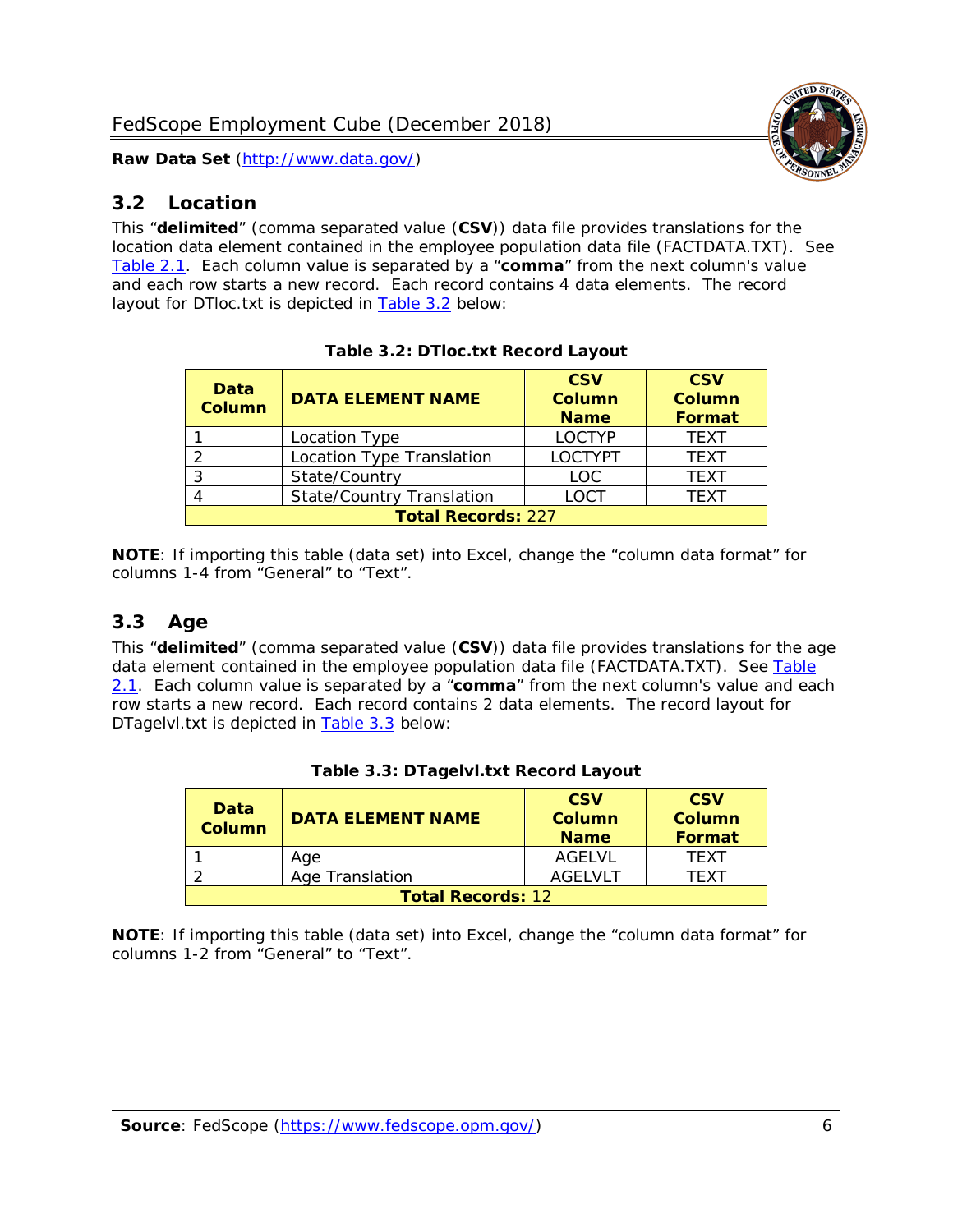

### <span id="page-7-0"></span>*3.4 Education Level*

This "**delimited**" (comma separated value (**CSV**)) data file provides translations for the education level data element contained in the employee population data file (FACTDATA.TXT). See [Table 2.1.](#page-4-0) Each column value is separated by a "**comma**" from the next column's value and each row starts a new record. Each record contains 4 data elements. The record layout for DTedlvl.txt is depicted in [Table 3.4](#page-7-1) below:

<span id="page-7-1"></span>

| Data<br><b>Column</b>    | <b>DATA ELEMENT NAME</b>           | <b>CSV</b><br><b>Column</b><br><b>Name</b> | <b>CSV</b><br><b>Column</b><br><b>Format</b> |  |
|--------------------------|------------------------------------|--------------------------------------------|----------------------------------------------|--|
|                          | <b>Education Level Type</b>        | <b>EDLVLTYP</b>                            | <b>TEXT</b>                                  |  |
| っ                        | Education Level Type Translation   | <b>EDLVLTYPT</b>                           | <b>TEXT</b>                                  |  |
| 3                        | <b>Education Level</b>             | <b>EDLVL</b>                               | <b>TEXT</b>                                  |  |
|                          | <b>Education Level Translation</b> | <b>EDLVLT</b>                              | <b>TEXT</b>                                  |  |
| <b>Total Records: 24</b> |                                    |                                            |                                              |  |

#### **Table 3.4: DTedlvl.txt Record Layout**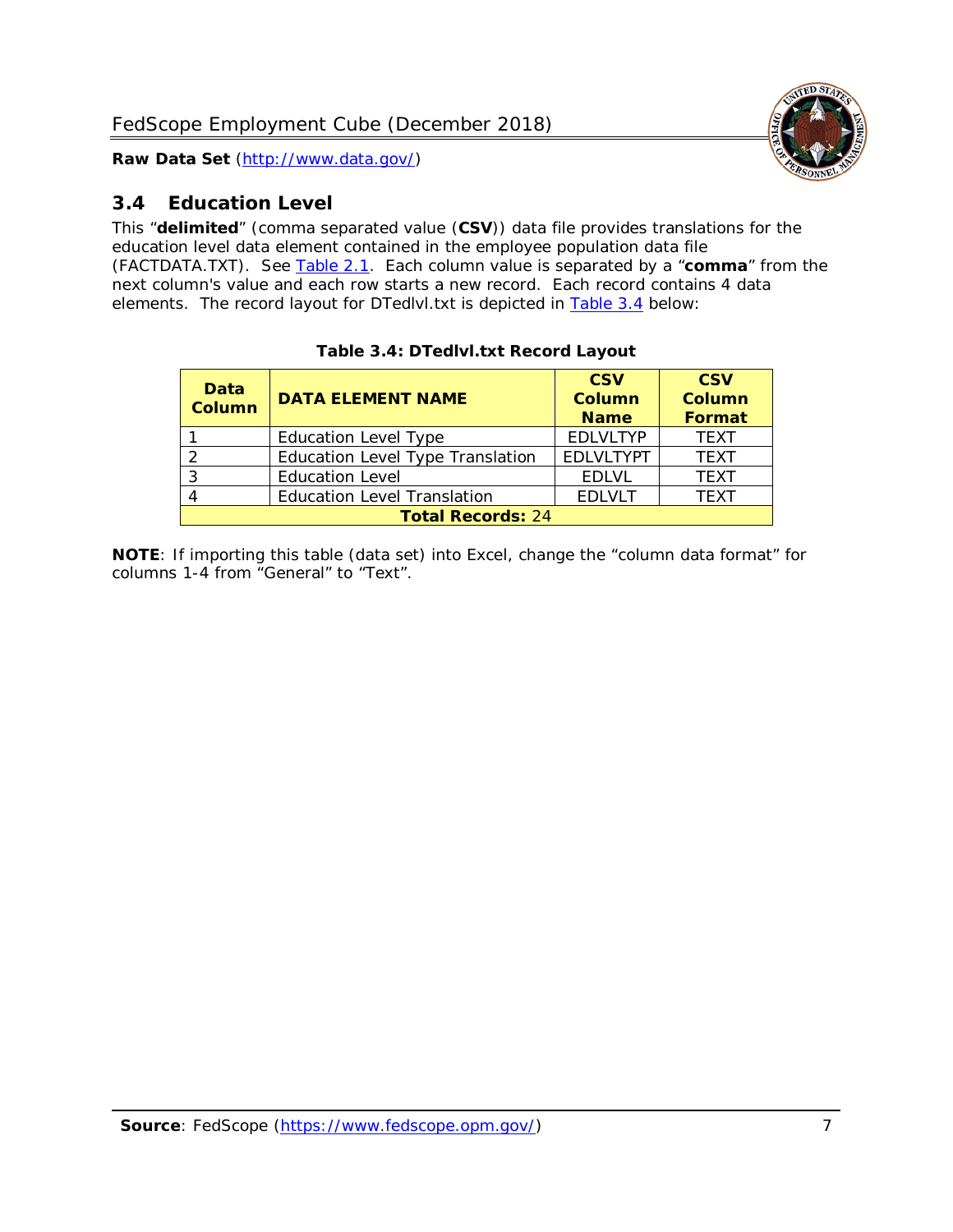

### <span id="page-8-0"></span>*3.5 General Schedule & Equivalent Grade*

This "**delimited**" (comma separated value (**CSV**)) data file provides translations for the general schedule & equivalent grade data element contained in the employee population data file (FACTDATA.TXT). See [Table 2.1.](#page-4-0) Each column value is separated by a "**comma**" from the next column's value and each row starts a new record. Each record contains 1 data element. The record layout for DTgsegrd.txt is depicted in [Table 3.5](#page-8-2) below:

#### **Table 3.5: DTgsegrd.txt Record Layout**

<span id="page-8-2"></span>

| Data<br>Column           | DATA FI FMFNT NAMF                  | <b>CSV</b><br>Column<br><b>Name</b> | <b>CSV</b><br>Column<br>Format |  |
|--------------------------|-------------------------------------|-------------------------------------|--------------------------------|--|
|                          | General Schedule & Equivalent Grade | GSFGRD                              | TFXT                           |  |
| <b>Total Records: 17</b> |                                     |                                     |                                |  |

**NOTE**: If importing this table (data set) into Excel, change the "column data format" for column 1-from "General" to "Text".

## <span id="page-8-1"></span>*3.6 Length of Service*

This "**delimited**" (comma separated value (**CSV**)) data file provides translations for the length of service data element contained in the employee population data file (FACTDATA.TXT). See [Table 2.1.](#page-4-0) Each column value is separated by a "**comma**" from the next column's value and each row starts a new record. Each record contains 2 data elements. The record layout for DTloslvl.txt is depicted in [Table 3.6](#page-8-3) below:

#### **Table 3.6: DTloslvl.txt Record Layout**

<span id="page-8-3"></span>

| Data<br><b>Column</b>    | <b>DATA ELEMENT NAME</b>      | <b>CSV</b><br>Column<br><b>Name</b> | <b>CSV</b><br>Column<br>Format |  |
|--------------------------|-------------------------------|-------------------------------------|--------------------------------|--|
|                          | Length of Service             | LOSLVL                              | <b>TFXT</b>                    |  |
|                          | Length of Service Translation | <b>LOSLVLT</b>                      | TFXT                           |  |
| <b>Total Records: 11</b> |                               |                                     |                                |  |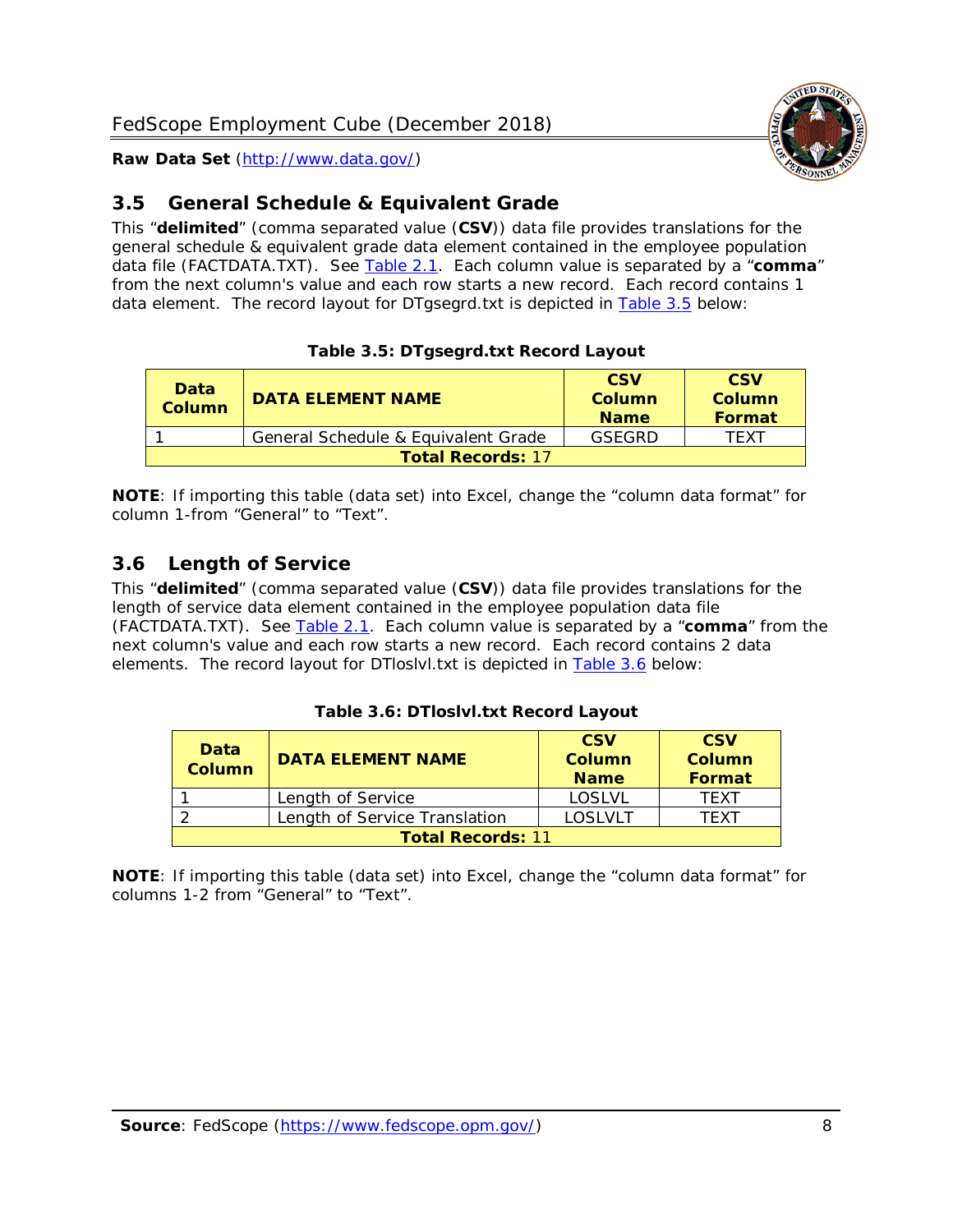

#### <span id="page-9-0"></span>*3.7 Occupation*

This "**delimited**" (comma separated value (**CSV**)) data file provides translations for the occupation data element contained in the employee population data file (FACTDATA.TXT). See [Table 2.1.](#page-4-0) Each column value is separated by a "**comma**" from the next column's value and each row starts a new record. Each record contains 6 data elements. The record layout for DTocc.txt is depicted in [Table 3.7](#page-9-2) below:

<span id="page-9-2"></span>

| Data<br><b>Column</b>     | <b>DATA ELEMENT NAME</b>             | <b>CSV</b><br><b>Column</b><br><b>Name</b> | <b>CSV</b><br><b>Column</b><br><b>Format</b> |  |
|---------------------------|--------------------------------------|--------------------------------------------|----------------------------------------------|--|
|                           | Occupation Type                      | <b>OCCTYP</b>                              | <b>TEXT</b>                                  |  |
| $\overline{2}$            | Occupation Type Translation          | <b>OCCTYPT</b>                             | <b>TEXT</b>                                  |  |
| 3                         | <b>Occupation Family</b>             | <b>OCCFAM</b>                              | <b>TEXT</b>                                  |  |
| $\overline{4}$            | <b>Occupation Family Translation</b> | <b>OCCFAMT</b>                             | <b>TEXT</b>                                  |  |
| 5                         | Occupation                           | <b>OCC</b>                                 | <b>TEXT</b>                                  |  |
| 6                         | <b>Occupation Translation</b>        | <b>OCCT</b>                                | <b>TEXT</b>                                  |  |
| <b>Total Records: 676</b> |                                      |                                            |                                              |  |

**Table 3.7: DTocc.txt Record Layout**

**NOTE**: If importing this table (data set) into Excel, change the "column data format" for columns 1-6 from "General" to "Text".

#### <span id="page-9-1"></span>*3.8 Occupation Category*

This "**delimited**" (comma separated value (**CSV**)) data file provides translations for the occupation category data element contained in the employee population data file (FACTDATA.TXT). See [Table 2.1.](#page-4-0) Each column value is separated by a "**comma**" from the next column's value and each row starts a new record. Each record contains 2 data elements. The record layout for DTpatco.txt is depicted in [Table 3.8](#page-9-3) below:

<span id="page-9-3"></span>

| Data<br><b>Column</b>   | <b>DATA ELEMENT NAME</b>        | <b>CSV</b><br>Column<br><b>Name</b> | <b>CSV</b><br>Column<br>Format |
|-------------------------|---------------------------------|-------------------------------------|--------------------------------|
|                         | <b>Occupation Category</b>      | <b>PATCO</b>                        | <b>TFXT</b>                    |
|                         | Occupation Category Translation | <b>PATCOT</b>                       | TFXT                           |
| <b>Total Records: 7</b> |                                 |                                     |                                |

|  | Table 3.8: DTpatco.txt Record Layout |  |  |
|--|--------------------------------------|--|--|
|  |                                      |  |  |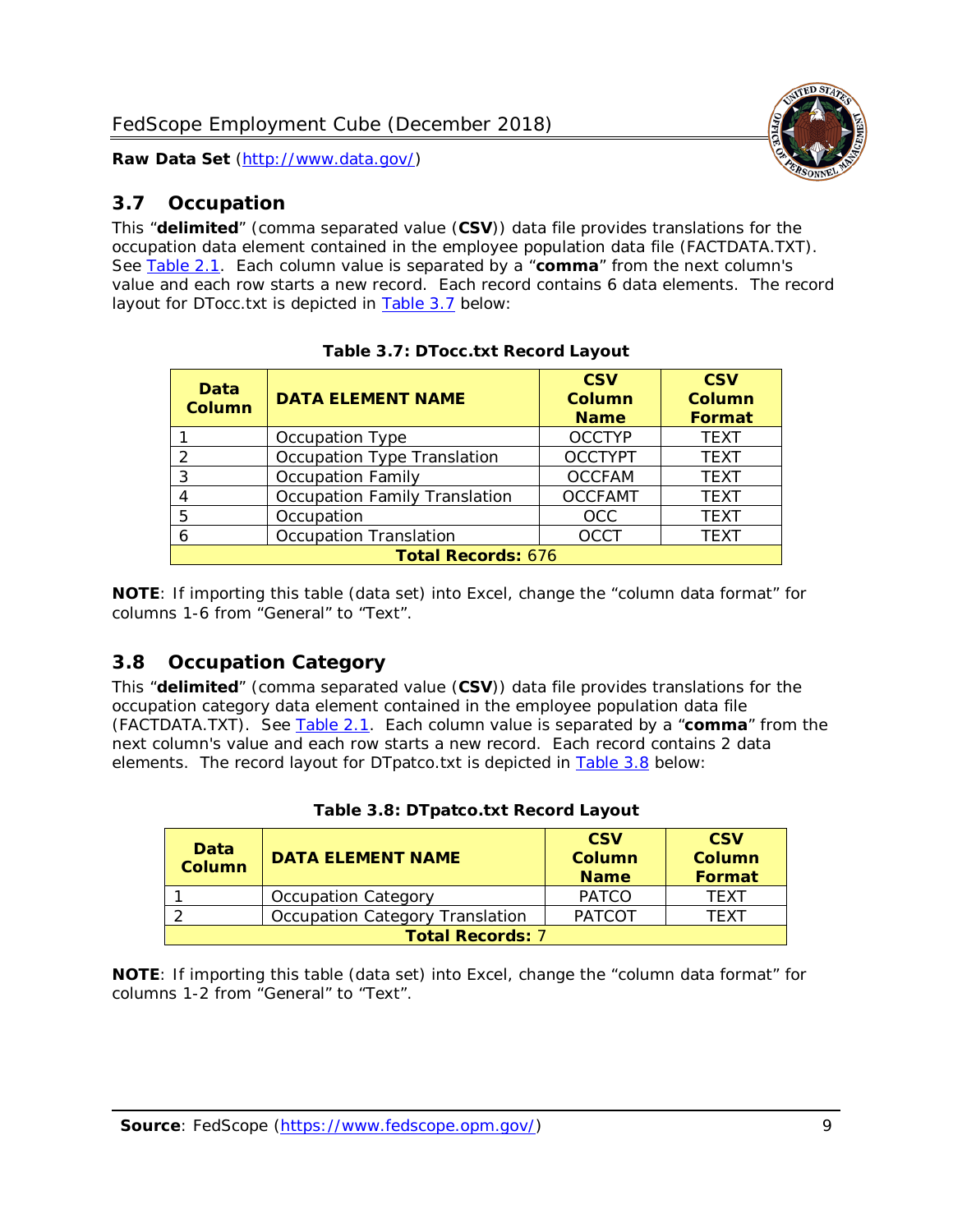

#### <span id="page-10-0"></span>*3.9 Pay Plan & Grade*

This "**delimited**" (comma separated value (**CSV**)) data file provides translations for the pay plan & grade data element contained in the employee population data file (FACTDATA.TXT). See [Table 2.1.](#page-4-0) Each column value is separated by a "**comma**" from the next column's value and each row starts a new record. Each record contains 7 data elements. The record layout for DTppgrd.txt is depicted in [Table 3.9](#page-10-2) below:

<span id="page-10-2"></span>

| Data<br><b>Column</b> | <b>DATA ELEMENT NAME</b>    | <b>CSV</b><br><b>Column</b><br><b>Name</b> | <b>CSV</b><br><b>Column</b><br>Format |
|-----------------------|-----------------------------|--------------------------------------------|---------------------------------------|
|                       | Pay Plan Type               | <b>PPTYP</b>                               | <b>TEXT</b>                           |
| 2                     | Pay Plan Type Translation   | <b>PPTYPT</b>                              | <b>TEXT</b>                           |
| 3                     | Pay Plan Group              | <b>PPGROUP</b>                             | <b>TEXT</b>                           |
| 4                     | Pay Plan Group Translation  | <b>PPGROUPT</b>                            | <b>TEXT</b>                           |
| 5                     | Pay Plan                    | PAYPLAN                                    | <b>TEXT</b>                           |
| 6                     | Pay Plan Translation        | PAYPLANT                                   | <b>TEXT</b>                           |
| 7                     | Pay Plan & Grade            | <b>PPGRD</b>                               | <b>TEXT</b>                           |
|                       | <b>Total Records: 1,020</b> |                                            |                                       |

**Table 3.9: DTppgrd.txt Record Layout**

**NOTE**: If importing this table (data set) into Excel, change the "column data format" for columns 1-7 from "General" to "Text".

#### <span id="page-10-1"></span>*3.10 Salary Level*

This "**delimited**" (comma separated value (**CSV**)) data file provides translations for the salary level data element contained in the employee population data file (FACTDATA.TXT). See [Table 2.1.](#page-4-0) Each column value is separated by a "**comma**" from the next column's value and each row starts a new record. Each record contains 2 data elements. The record layout for DTsallvl.txt is depicted in **Table 3.10** below:

<span id="page-10-3"></span>

| <b>Data</b><br><b>Column</b> | <b>DATA ELEMENT NAME</b>        | <b>CSV</b><br><b>Column</b><br><b>Name</b> | <b>CSV</b><br>Column<br>Format |
|------------------------------|---------------------------------|--------------------------------------------|--------------------------------|
|                              | Salary Level                    | <b>SAITVI</b>                              | <b>TFXT</b>                    |
|                              | <b>Salary Level Translation</b> | <b>SAILVLT</b>                             | TFXT                           |
| <b>Total Records: 26</b>     |                                 |                                            |                                |

| Table 3.10: DTsallvl.txt Record Layout |  |  |
|----------------------------------------|--|--|
|----------------------------------------|--|--|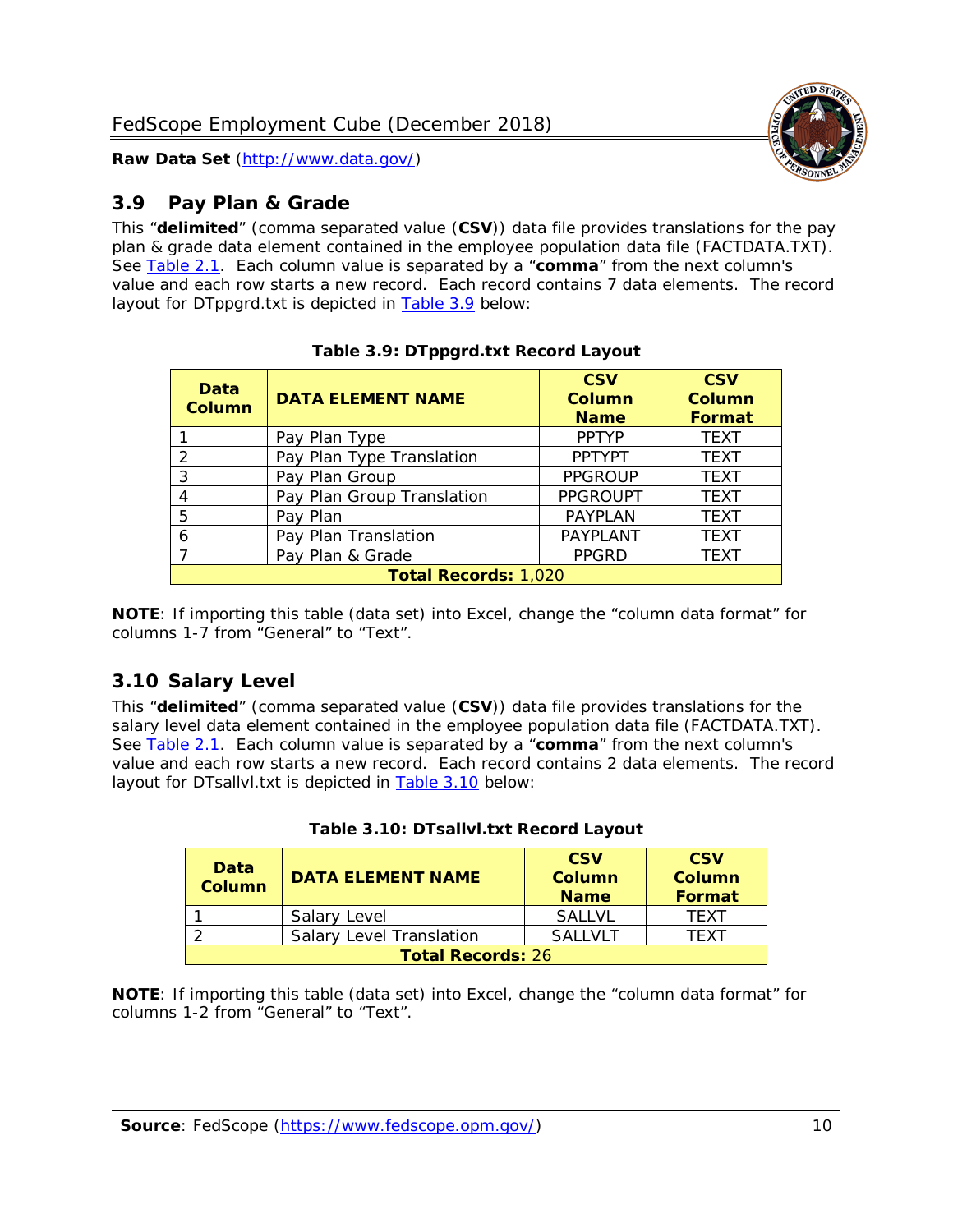

#### <span id="page-11-0"></span>*3.11 STEM Occupations*

This "**delimited**" (comma separated value (**CSV**)) data file provides translations for the STEM occupations data element contained in the employee population data file (FACTDATA.TXT). See [Table 2.1.](#page-4-0) Each column value is separated by a "**comma**" from the next column's value and each row starts a new record. Each record contains 6 data elements. The record layout for DTstemocc.txt is depicted in [Table 3.11](#page-11-2) below:

<span id="page-11-2"></span>

| Data<br>Column | <b>DATA ELEMENT NAME</b>                     | <b>CSV</b><br><b>Column</b><br><b>Name</b> | <b>CSV</b><br><b>Column</b><br><b>Format</b> |
|----------------|----------------------------------------------|--------------------------------------------|----------------------------------------------|
|                | <b>STEM Occupation Aggregate</b>             | <b>STEMAGG</b>                             | <b>TEXT</b>                                  |
| $\mathcal{D}$  | <b>STEM Occupation Aggregate Translation</b> | <b>STEMAGGT</b>                            | <b>TEXT</b>                                  |
| 3              | <b>STEM Occupation Type</b>                  | <b>STEMTYP</b>                             | <b>TEXT</b>                                  |
| 4              | <b>STEM Occupation Type Translation</b>      | <b>STEMTYPT</b>                            | <b>TEXT</b>                                  |
| 5              | <b>STEM Occupation</b>                       | <b>STEMOCC</b>                             | <b>TEXT</b>                                  |
| 6              | <b>STEM Occupation Translation</b>           | <b>STEMOCCT</b>                            | <b>TEXT</b>                                  |
|                | <b>Total Records: 100</b>                    |                                            |                                              |

**Table 3.11: DTstemocc.txt Record Layout**

**NOTE**: If importing this table (data set) into Excel, change the "column data format" for columns 1-6 from "General" to "Text".

## <span id="page-11-1"></span>*3.12 Supervisory Status*

This "**delimited**" (comma separated value (**CSV**)) data file provides translations for the supervisory status data element contained in the employee population data file (FACTDATA.TXT). See [Table 2.1.](#page-4-0) Each column value is separated by a "**comma**" from the next column's value and each row starts a new record. Each record contains 4 data elements. The record layout for DTsuper.txt is depicted in [Table 3.12](#page-11-3) below:

<span id="page-11-3"></span>

| Data<br><b>Column</b>   | <b>DATA ELEMENT NAME</b>              | <b>CSV</b><br><b>Column</b><br><b>Name</b> | <b>CSV</b><br><b>Column</b><br>Format |  |
|-------------------------|---------------------------------------|--------------------------------------------|---------------------------------------|--|
|                         | <b>Supervisory Status Type</b>        | <b>SUPERTYP</b>                            | <b>TEXT</b>                           |  |
|                         | Supervisory Status Type Translation   | <b>SUPERTYPT</b>                           | <b>TEXT</b>                           |  |
|                         | <b>Supervisory Status</b>             | <b>SUPERVIS</b>                            | <b>TEXT</b>                           |  |
|                         | <b>Supervisory Status Translation</b> | <b>SUPERVIST</b>                           | <b>TEXT</b>                           |  |
| <b>Total Records: 7</b> |                                       |                                            |                                       |  |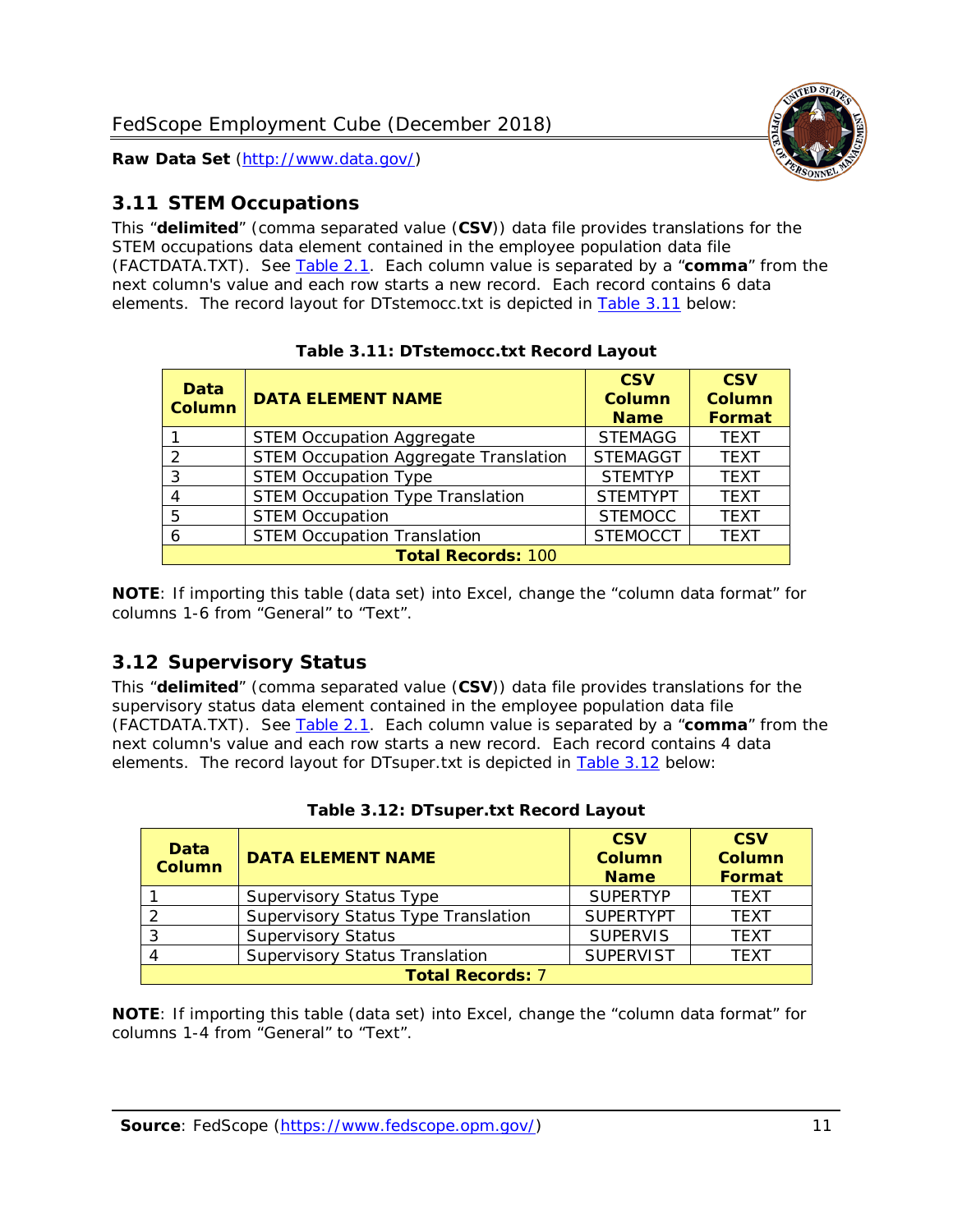

## <span id="page-12-0"></span>*3.13 Type of Appointment*

This "**delimited**" (comma separated value (**CSV**)) data file provides translations for the type of appointment data element contained in the employee population data file (FACTDATA.TXT). See [Table 2.1.](#page-4-0) Each column value is separated by a "**comma**" from the next column's value and each row starts a new record. Each record contains 4 data elements. The record layout for DTtoa.txt is depicted in [Table 3.13](#page-12-2) below:

<span id="page-12-2"></span>

| Data<br><b>Column</b>    | <b>DATA ELEMENT NAME</b>             | <b>CSV</b><br>Column<br><b>Name</b> | <b>CSV</b><br>Column<br>Format |  |
|--------------------------|--------------------------------------|-------------------------------------|--------------------------------|--|
|                          | Type of Appointment Type             | <b>TOATYP</b>                       | <b>TEXT</b>                    |  |
|                          | Type of Appointment Type Translation | <b>TOATYPT</b>                      | <b>TEXT</b>                    |  |
|                          | Type of Appointment                  | TOA                                 | <b>TEXT</b>                    |  |
|                          | Type of Appointment Translation      | <b>TOAT</b>                         | <b>TFXT</b>                    |  |
| <b>Total Records: 21</b> |                                      |                                     |                                |  |

|  | Table 3.13: DTtoa.txt Record Layout |  |
|--|-------------------------------------|--|
|  |                                     |  |

**NOTE**: If importing this table (data set) into Excel, change the "column data format" for columns 1-4 from "General" to "Text".

#### <span id="page-12-1"></span>*3.14 Work Schedule*

This "**delimited**" (comma separated value (**CSV**)) data file provides translations for the work schedule data element contained in the employee population data file (FACTDATA.TXT). See [Table 2.1.](#page-4-0) Each column value is separated by a "**comma**" from the next column's value and each row starts a new record. Each record contains 4 data elements. The record layout for DTwrksch.txt is depicted in [Table 3.14](#page-12-3) below:

<span id="page-12-3"></span>

| Data<br><b>Column</b>    | <b>DATA ELEMENT NAME</b>       | <b>CSV</b><br><b>Column</b><br><b>Name</b> | <b>CSV</b><br><b>Column</b><br><b>Format</b> |
|--------------------------|--------------------------------|--------------------------------------------|----------------------------------------------|
|                          | Work Schedule Type             | <b>WSTYP</b>                               | <b>TFXT</b>                                  |
|                          | Work Schedule Type Translation | <b>WSTYPT</b>                              | <b>TEXT</b>                                  |
| -3                       | Work Schedule                  | <b>WORKSCH</b>                             | <b>TFXT</b>                                  |
|                          | Work Schedule Translation      | <b>WORKSCHT</b>                            | <b>TFXT</b>                                  |
| <b>Total Records: 12</b> |                                |                                            |                                              |

**Table 3.14: DTwrksch.txt Record Layout**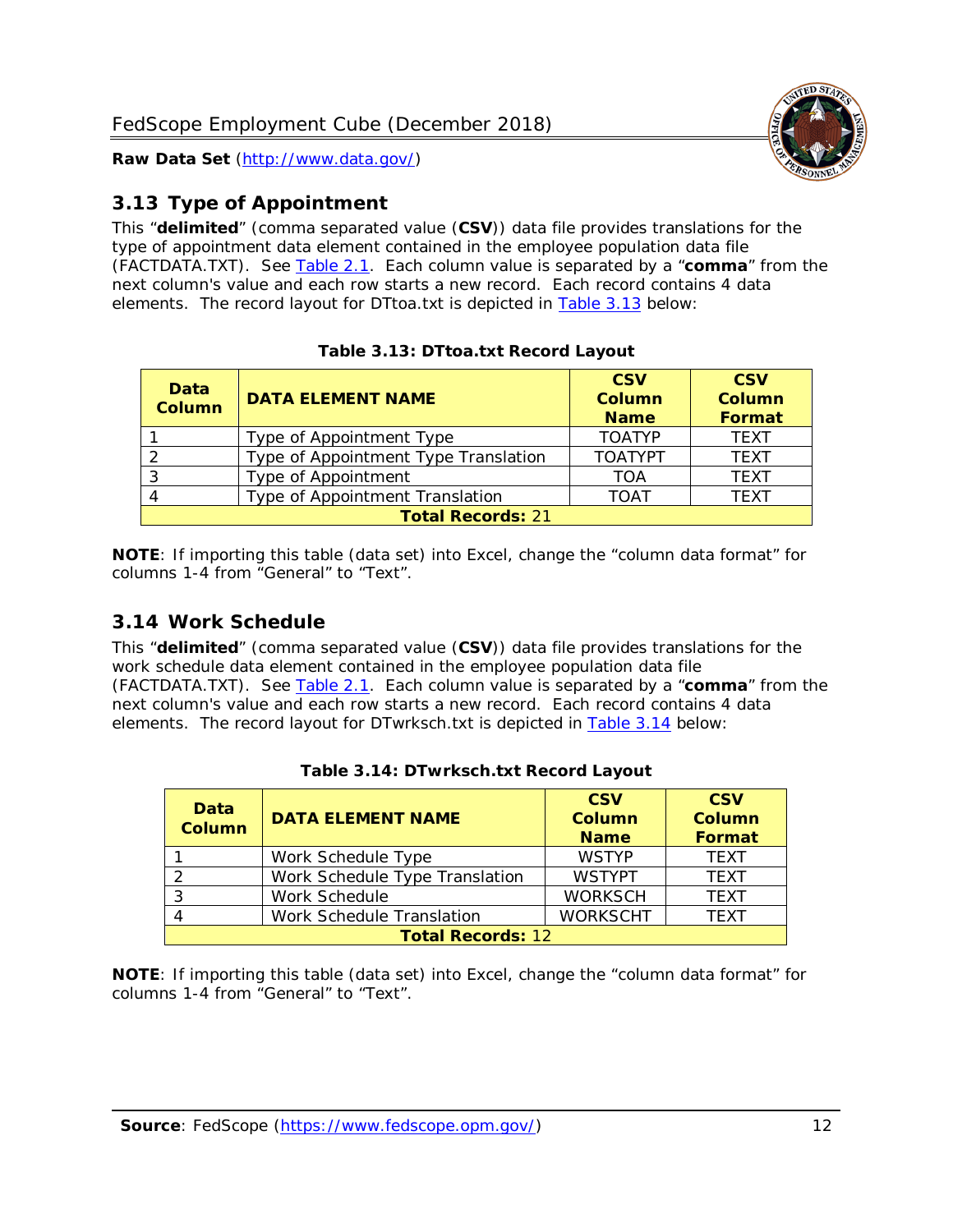

#### <span id="page-13-0"></span>*3.15 Work Status*

This "**delimited**" (comma separated value (**CSV**)) data file provides translations for the work status data element contained in the employee population data file (FACTDATA.TXT). See [Table 2.1.](#page-4-0) Each column value is separated by a "**comma**" from the next column's value and each row starts a new record. Each record contains 2 data elements. The record layout for DTwkstat.txt is depicted in [Table 3.15](#page-13-2) below:

<span id="page-13-2"></span>

| <b>Data</b><br><b>Column</b> | <b>DATA ELEMENT NAME</b> | <b>CSV</b><br><b>Column</b><br><b>Name</b> | <b>CSV</b><br><b>Column</b><br>Format |
|------------------------------|--------------------------|--------------------------------------------|---------------------------------------|
|                              | <b>Work Status</b>       | <b>WORKSTAT</b>                            | <b>TFXT</b>                           |
|                              | Work Status Translation  | <b>WORKSTATT</b>                           | <b>TFXT</b>                           |
| <b>Total Records: 2</b>      |                          |                                            |                                       |

|  | Table 3.15: DTwkstat.txt Record Layout |  |
|--|----------------------------------------|--|
|  |                                        |  |

**NOTE**: If importing this table (data set) into Excel, change the "column data format" for columns 1-2 from "General" to "Text".

#### <span id="page-13-1"></span>*3.16 Date*

This "**delimited**" (comma separated value (**CSV**)) data file provides translations for the status file month date data element contained in the employee population data file (FACTDATA.TXT). See [Table 2.1.](#page-4-0) Each column value is separated by a "**comma**" from the next column's value and each row starts a new record. Each record contains 2 data elements. The record layout for DTdate.txt is depicted in [Table 3.16](#page-13-3) below:

<span id="page-13-3"></span>

| Data<br><b>Column</b>   | <b>DATA ELEMENT NAME</b>     | <b>CSV</b><br>Column<br><b>Name</b> | <b>CSV</b><br>Column<br>Format |  |  |
|-------------------------|------------------------------|-------------------------------------|--------------------------------|--|--|
|                         | File Date                    | <b>DATECODE</b>                     | <b>TFXT</b>                    |  |  |
|                         | <b>File Date Translation</b> | <b>DATECODET</b>                    | TFXT                           |  |  |
| <b>Total Records: 1</b> |                              |                                     |                                |  |  |

**Table 3.16: DTdate.txt Record Layout**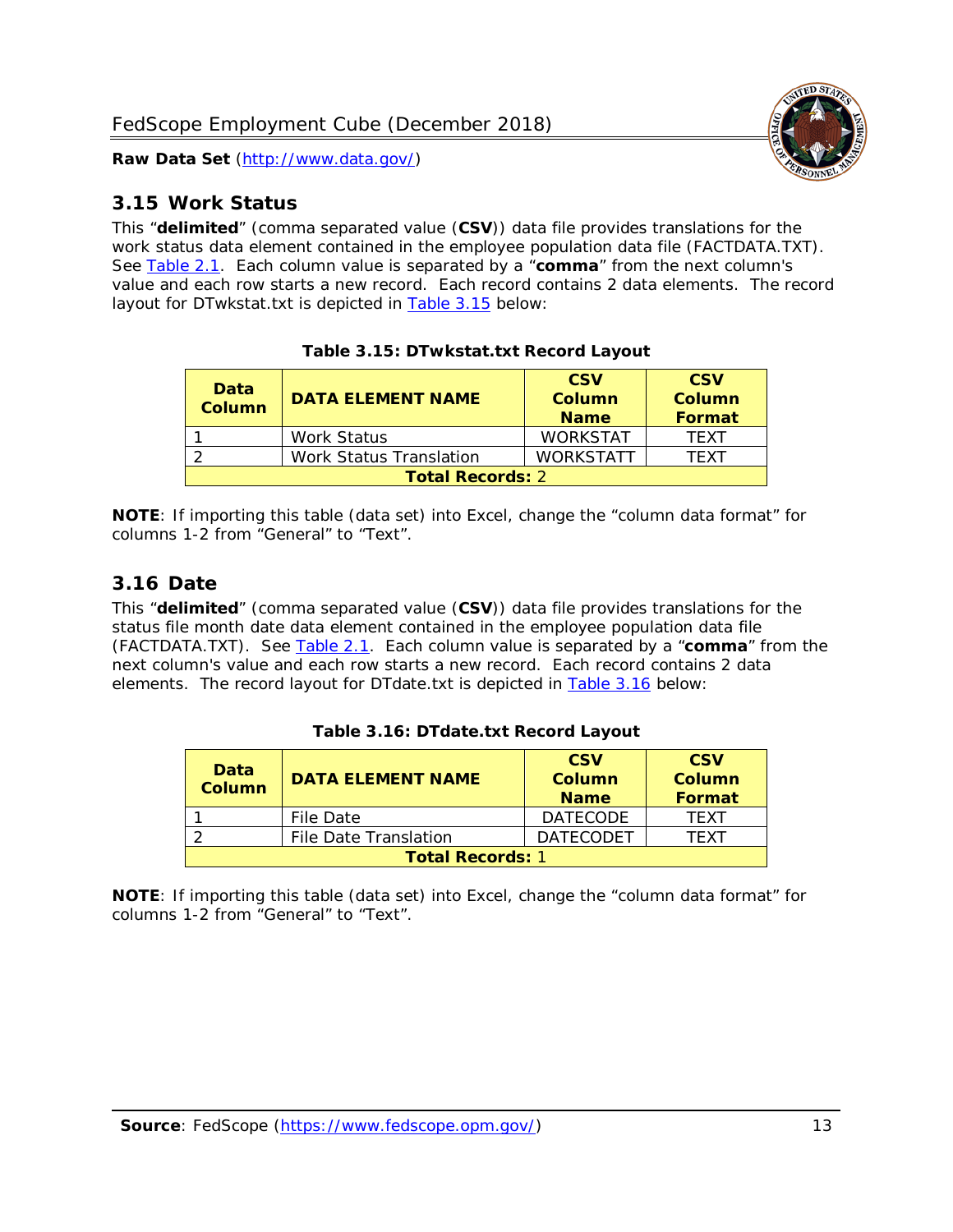FedScope Employment Cube (December 2018)

**Raw Data Set** (http://www.data.gov/)

## <span id="page-14-0"></span>*3.17 Employment*

There is no translation file for this data element. Every record in the employee population data file (FACTDATA.TXT) contains a value of "1" for this field. See Chapter [4.17](#page-16-8) for definition of **Employment**.

## <span id="page-14-1"></span>*3.18 Average Salary*

There is no translation file for this data element. See Chapter [4.18](#page-17-1) for definition of Average [Salary](#page-17-1) [Average Salary.](#page-17-1)

#### <span id="page-14-2"></span>*3.19 Average Length of Service*

There is no translation file for this data element. See Chapter [4.19](#page-17-2) for definition of Average [Length of Service](#page-17-2)

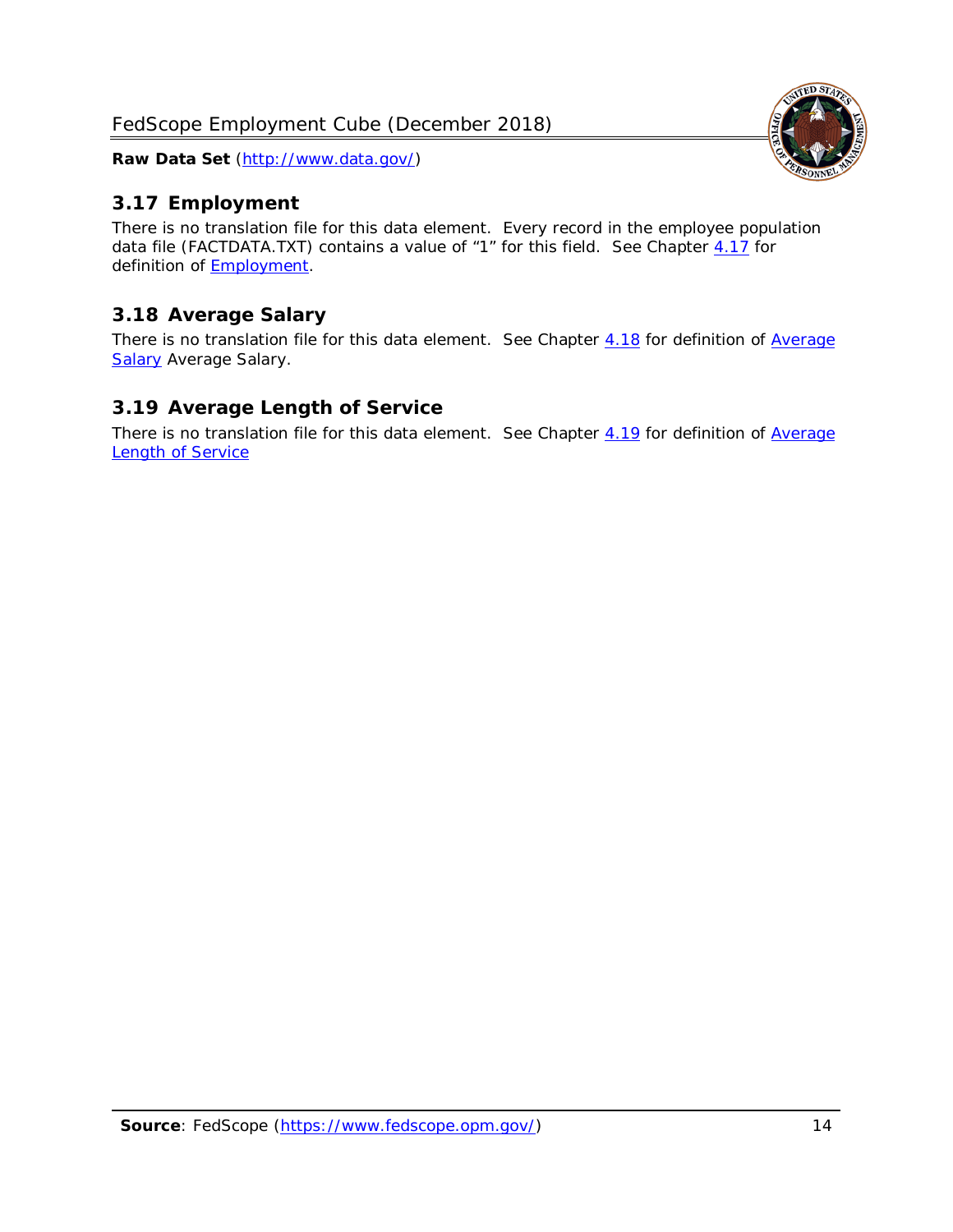<span id="page-15-0"></span>

#### <span id="page-15-1"></span>*4.1 Agency*

<span id="page-15-2"></span>The employing organization.

#### *4.2 Location*

The official duty station of an employee. Locations in the United States are defined in terms of states. Locations outside the United States are defined in terms of countries and U.S. territories.

#### <span id="page-15-3"></span>*4.3 Age*

An employee's age. Age is displayed in five-year intervals, except for an initial interval of less than 20 years and a final interval of 65 years or more.

#### <span id="page-15-4"></span>*4.4 Education Level*

<span id="page-15-5"></span>The extent of an employee's educational attainment from an accredited institution.

#### *4.5 General Schedule & Equivalent Grade*

The General Schedule grade for pay plans in the General Schedule and Equivalent pay plan category (See [Pay Plan & Grade\)](#page-16-0).

#### <span id="page-15-6"></span>*4.6 Length of Service*

The number of years of Federal civilian employment, creditable military service, and other service made creditable by specific legislation. Length of service is grouped by five-year intervals, except for:

- a. the initial intervals of less than 1 year, 1-2 years, and 3-4 years and
- b. the final interval of 35 years or more.

#### <span id="page-15-7"></span>*4.7 Occupation*

<span id="page-15-8"></span>An employee's occupation as defined by the Office of Personnel Management (OPM).

#### *4.8 Occupation Category*

Occupational categories are defined by the educational requirements of the occupation and the subject matter and level of difficulty or responsibility of the work.

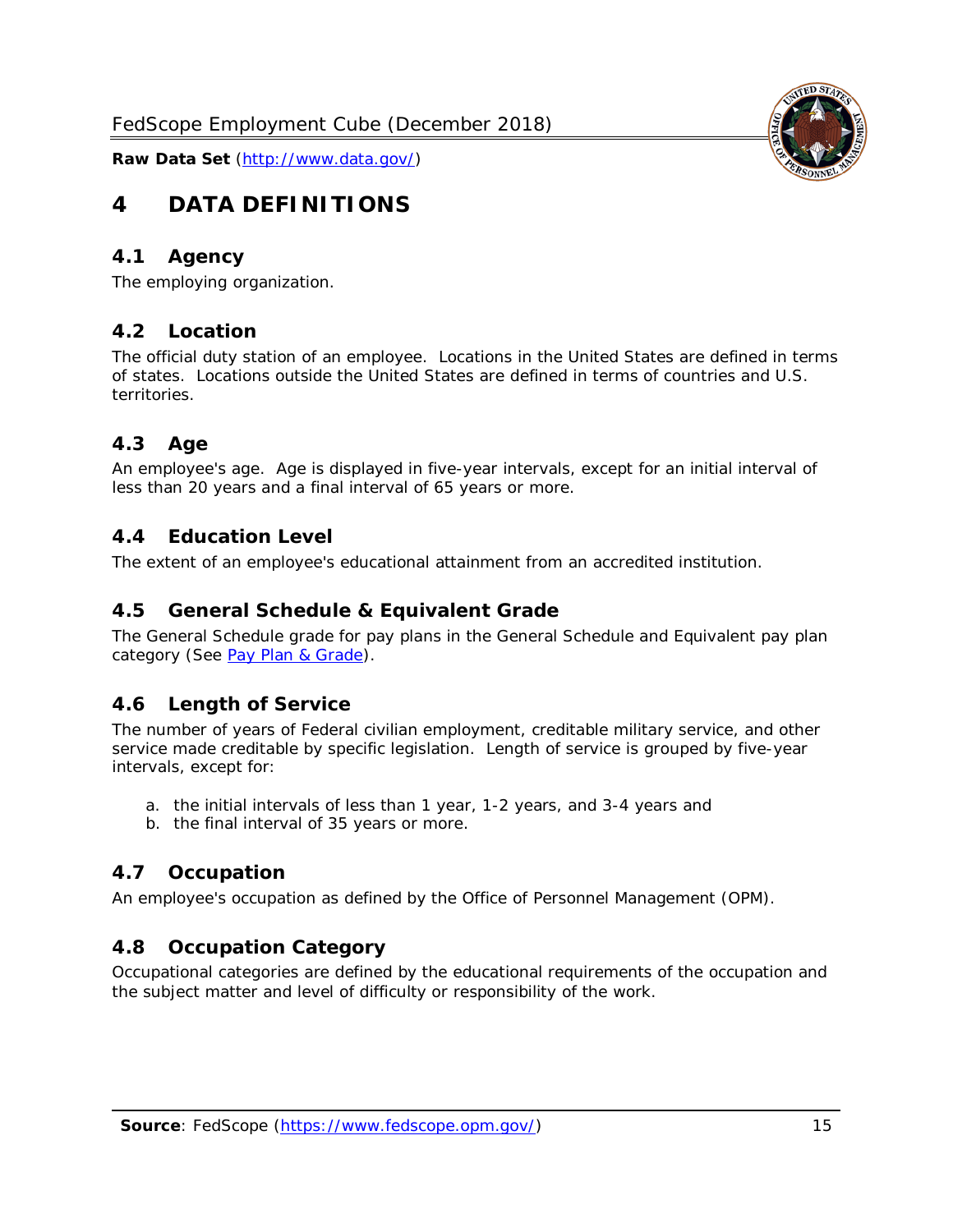## <span id="page-16-0"></span>*4.9 Pay Plan & Grade*

The pay system and, where applicable, the grade used to determine an employee's basic pay rate. Grade denotes a hierarchical position in a pay plan and is sometimes referred to as level, class, rank, or pay band.

## <span id="page-16-1"></span>*4.10 Salary Level*

An employee's adjusted basic pay, which is an annualized rate of pay. Adjusted basic pay is the sum of an employee's rate of basic pay plus any locality comparability payment and/or special pay adjustment for law enforcement officers. Salaries are grouped by \$10,000 intervals, except for an initial interval of less than \$20,000 and a final interval of \$180,000 or more.

An employee's actual earnings may be more or less than the annualized rate because of factors such as overtime, shift differentials, less than full time work, or leave without pay.

## <span id="page-16-2"></span>*4.11 STEM Occupations*

Listing of occupations grouped into the following four occupational series:

- 1. **S**cience
- 2. **T**echnology
- 3. **E**ngineering
- 4. **M**athematics

## <span id="page-16-3"></span>*4.12 Supervisory Status*

The nature of managerial, supervisory, or non-supervisory responsibility assigned to an employee's position.

#### <span id="page-16-4"></span>*4.13 Type of Appointment*

<span id="page-16-5"></span>An employee's appointment in terms of permanence and competitiveness.

#### *4.14 Work Schedule*

<span id="page-16-6"></span>The time basis on which an employee is scheduled to work.

#### *4.15 Work Status*

A combination of Type of Appointment and Work Schedule data elements. The Work Status data element is limited to "Non-Seasonal Full Time Permanent" and "Other Employees".

#### <span id="page-16-7"></span>*4.16 Date*

<span id="page-16-8"></span>The file date (e.g. December 2018 represented by 201812).

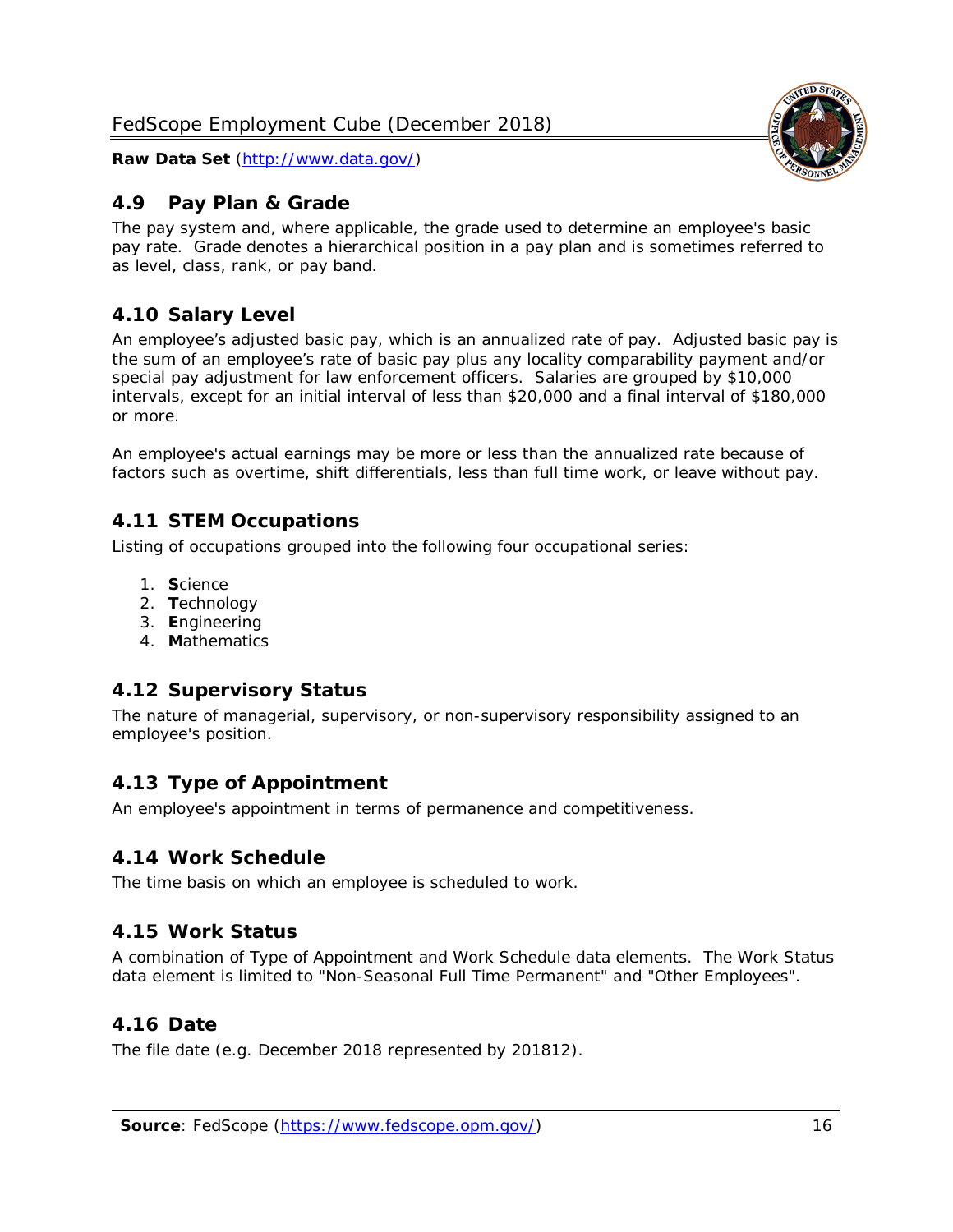## <span id="page-17-0"></span>*4.17 Employment*

A measure representing the number of employees in pay status at the end of the quarter (or end of the pay period prior to the end of the quarter).

## <span id="page-17-1"></span>*4.18 Average Salary*

A measure representing the average adjusted basic pay, an annualized rate of pay. Adjusted basic pay is the sum of an employee's rate of basic pay and any locality comparability payment and/or special pay adjustment for law enforcement officers.

An employee's actual earnings may be more or less than the annualized rate because of factors such as overtime, shift differentials, less than full time work, or leave without pay.

Invalid salary values are excluded from the average. A large number of invalid values could invalidate the average. To obtain counts of invalid values, display the data using the Salary Level dimension (See [Salary Level\)](#page-16-1).

## <span id="page-17-2"></span>*4.19 Average Length of Service*

A measure representing the average number of years of Federal civilian employment and creditable military service.

Invalid values are excluded from the average. A large number of invalid values could invalidate the average. To obtain counts of invalid values, display the data using the Length of Service dimension (See [Length of Service\)](#page-15-6).